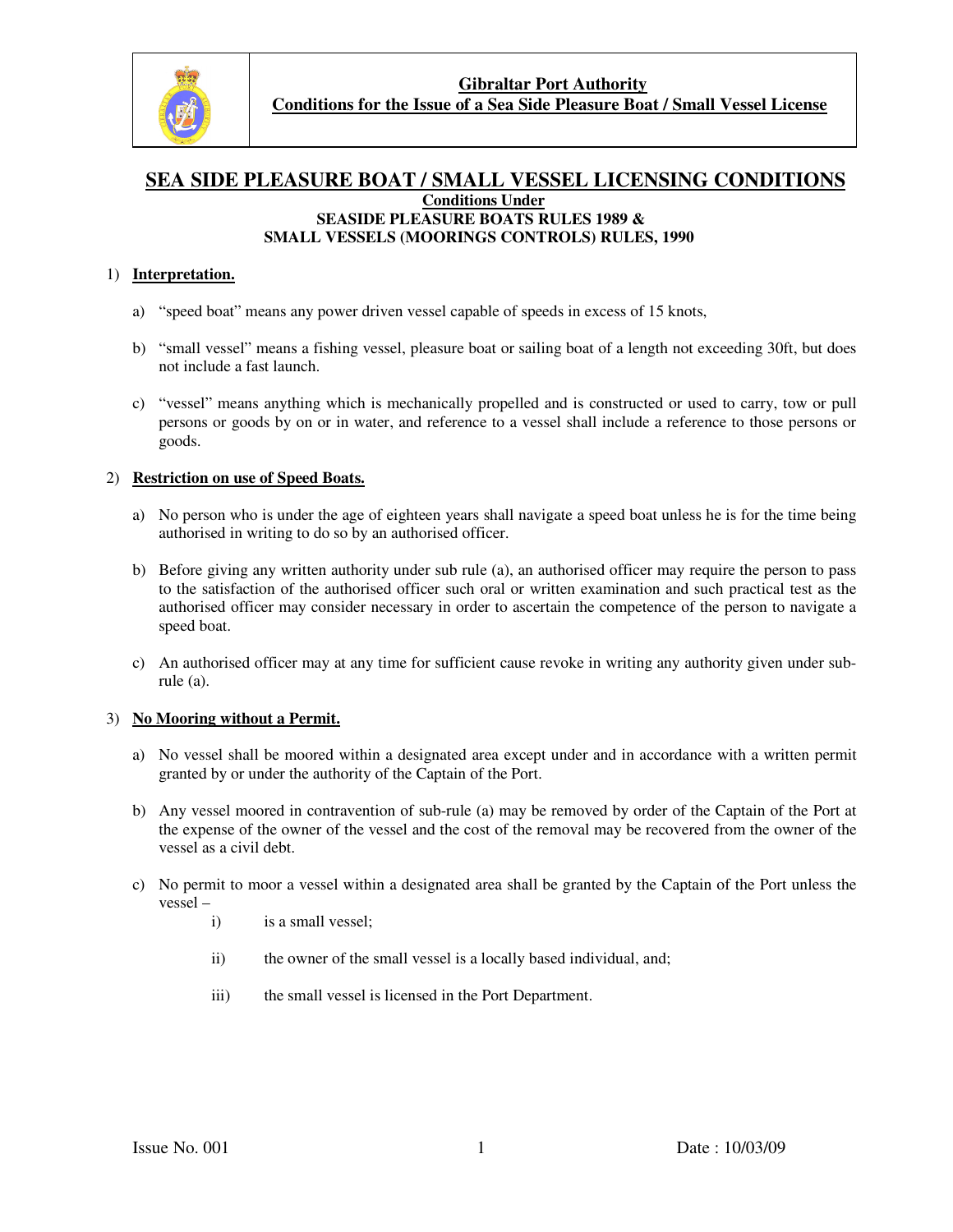

#### 4) **Granting a permit.**

- a) The Captain of the Port may, in his absolute discretion, grant the owner of a small vessel or to an individual intending to purchase a small vessel a permit to moor the vessel within a designated area.
- b) A permit granted under this Rule or Rule 15 (under Small Vessels( Mooring Controls) Rules 1990) may be subject to such conditions as the Captain of the Port shall determine.
- c) A permit granted under this Rule or Rule 15 (under Small Vessels( Mooring Controls) Rules 1990) shall be personal to the individual to whom it was granted and shall cease to be valid upon any change in the ownership of the vessel.
- d) The permit granted under this Rule shall be valid in relation to the small vessel to which it is expressed to relate.
- e) The permit granted under this Rule shall be valid for a period of twelve months, unless sooner surrendered or revoked or unless the locally based individual shall have ceased to be the owner of the vessel.
- f) The permit holder shall apply for the renewal of the permit prior to the expiration of its period of validity, unless it , is either surrendered or revoked or unless the locally based individual ceases to be the owner of the vessel.

#### 5) **Revocation of permits.**

 The Captain of the Port may revoke a permit granted under Rules 4 or 15 (under Small Vessels (Mooring Controls) Rules 1990) if–

- a) the locally based individual ceases to be the owner of the small vessel: or
- b) any fee payable under Rules 5(3) or 15(3) (under Small Vessels( Mooring Controls) Rules 1990) remains unpaid for three months: or
- c) the owner of the small vessel contravenes any provision of these Rules: or
- d) the owner of the small vessel does not moor his vessel at the berth assigned to him during a continuous period of ninety days: Provided that the Captain of the Port may in his absolute discretion extend such period if he is satisfied that the small vessel has been precluded from mooring at the berth for a justifiable reason.
- e) the owner of the small vessel does not comply with any condition imposed by or any direction or order given by the Captain of the Port: or
- f) the locally based individual transfers or attempts to transfer a permit to any other person: or
- g) the owner of the small vessel
	- (i) is convicted of an offence against the Imports and Exports Act, 1986, the Merchant Shipping Act, the Port Act or the Fast Launches (Control) Act, 1988 or the Drugs Trafficking Offences Act 1995, or
	- (ii) is convicted of an offence under the Drugs (Misuse) Act and is sentenced to a term of imprisonment or is convicted of an offence under the Drug Trafficking Act,1987: or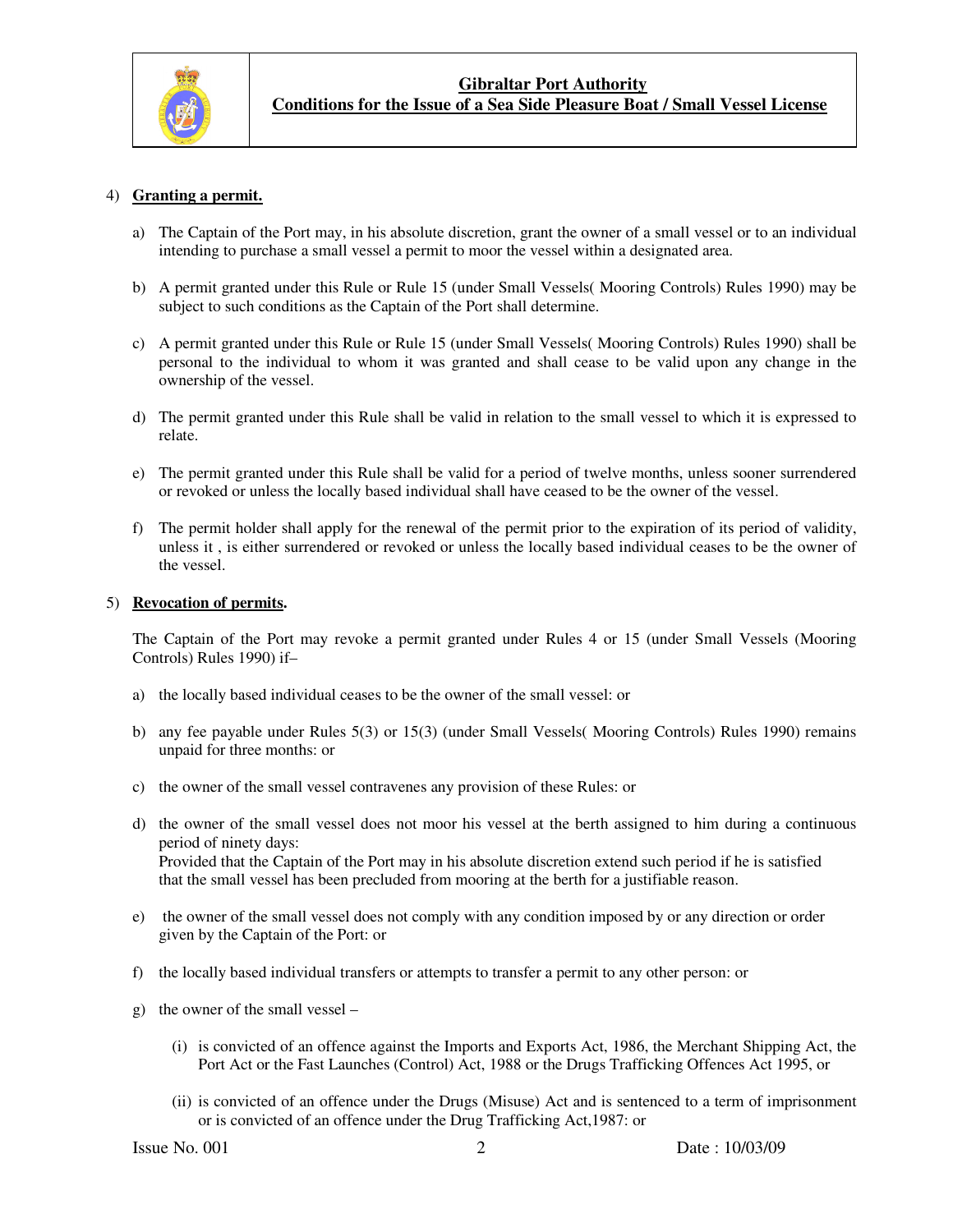

5g) cont.

(iii) uses or allows the small vessel to be used in the commission of any offence against the Imports and Exports Act. 1986, the Merchant Shipping Act, the Port Act, the Fast Launches (Control) Act 1987, the Drugs (Misuse) Act, the Drug Trafficking Offences Act 1988 or the Drug Trafficking Offences Act 1995.

### 6) **Assignment of Berths**.

Every small vessel whose owner has a permit to moor in a designated area shall occupy the berth assigned to her by the Captain of the Port and may be removed to any other berth which the Captain of the Port shall direct.

## 7) **Change of ownership**

 The owner of the small vessel who has a permit under Rules 4 or 15 (under Small Vessels(Mooring Controls) Rules 1990) and who transfers the ownership of the vessel to any other person shall –

- a) forthwith inform the Captain of the Port, furnishing him with the name and address of the transferee;
- b) surrender his permit to the Captain of the Port.

## 8) **Identification of small vessels**

- a) The owner of a small vessel who has a permit granted under Rules 4 or 15 (under Small Vessels( Mooring Controls) Rules 1990) shall cause the name of the vessel and the number of the permit issued to be marked on it in a clearly visible place.
- b) Where the Captain of the Port grants a permit to the owner of the small vessel under the provisions of these Rules, the permit holder shall ensure that such permit is displayed at all times in a prominent position on the vessel.

## 9) **Restrictions**

- a) Any vessel moored in a designated area shall not be used as a house boat or for storage or for any commercial activities or purposes.
- b) Bilges that contain oil or contaminated water shall not be pumped anywhere within the designated areas.
- c) Storage lockers or any other structure shall not be erected on or in the vicinity of the moorings unless they shall have been previously authorised in writing by the Captain of the Port.
- d) No locally based individual shall be entitled to or he granted more than two individual permits to moor small vessels in the designated areas.
- e) The designated areas shall not he used for or in connection with any commercial activities or purposes.

### 10) **Persons within designated area**

 All persons whilst in the designated area shall be subject to the lawful orders and directions of the Captain of the Port and of any person authorized by him.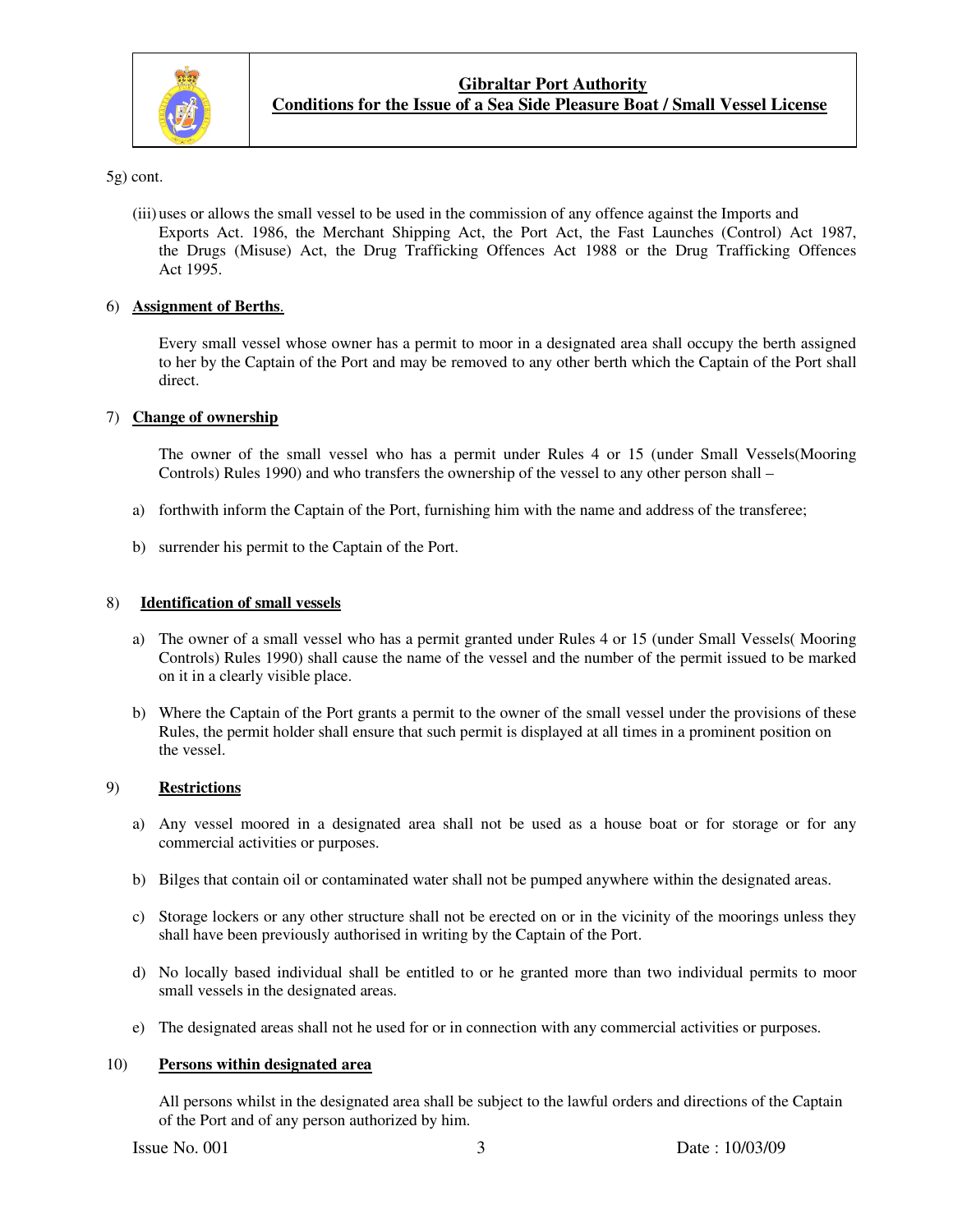

## **APPLICATION REQUIREMENTS FOR A FOR A PLEASURE CRAFT / SMALL VESSEL LICENCE**

- 1) No craft (fast launch or otherwise) to be allowed into Gibraltar unless the engine bears a legible serial number on an appropriate identity plaque attached to the engine.
- 2) An applicant must produce a manufacturer's certificate. In the case of an old craft, for which a manufacturer's certificate may not be available, discretion will be used in consultation with the Maritime Administrator to determine whether or not the craft can be licensed or registered in Gibraltar.
- 3) Engines Manufacturer's Certificate. The model number and serial number(s) of the engine(s) stating their rating in kilowatts and bhp is essential.
- 4) All craft must register with Captain of the Port irrespective of length.
- 5) Licence fees are payable irrespective of the length of the vessel.
- 6) The minimum requirement is for third party insurance for craft exceeding 15 knots.
- 7) Letter of confirmation of mooring(if not Government mooring).
- 8) Bill of Sale to be produced
- 9) The receipt for Import Duty must be produced .
- 10) A Licence cannot be issued to an applicant for a named user who has a conviction under the Drugs (Misuse) Act, Import and Export Act, any violation or breach of the Merchant, Shipping Act, Port Act, Fast Launches (Control) Act or any subsidiary legislation, Drug Trafficking or Criminal Justice Act.
- 11) Two identical postcard size coloured photographs of the craft are required.
- 12) The application must comply with the conditions set out in the Import and Export Control Regulations.
- 13) Any restriction on use of craft is to be included in the licence.
- 14) Fees payable in respect of permits granted:

under Small Vessels( Mooring Controls) Rules 1990, Rule 5(3) :

a) Length of Boat Yearly Rate (Payable Quarterly in Advance)

| Up to 15 feet                          |        | £20   |
|----------------------------------------|--------|-------|
| Over 15 feet but not exceeding 20 feet |        | £40   |
| Over 20 feet but not exceeding 25 feet |        | £ 80  |
| Over 25 feet but not exceeding 30 feet | $\sim$ | £ 120 |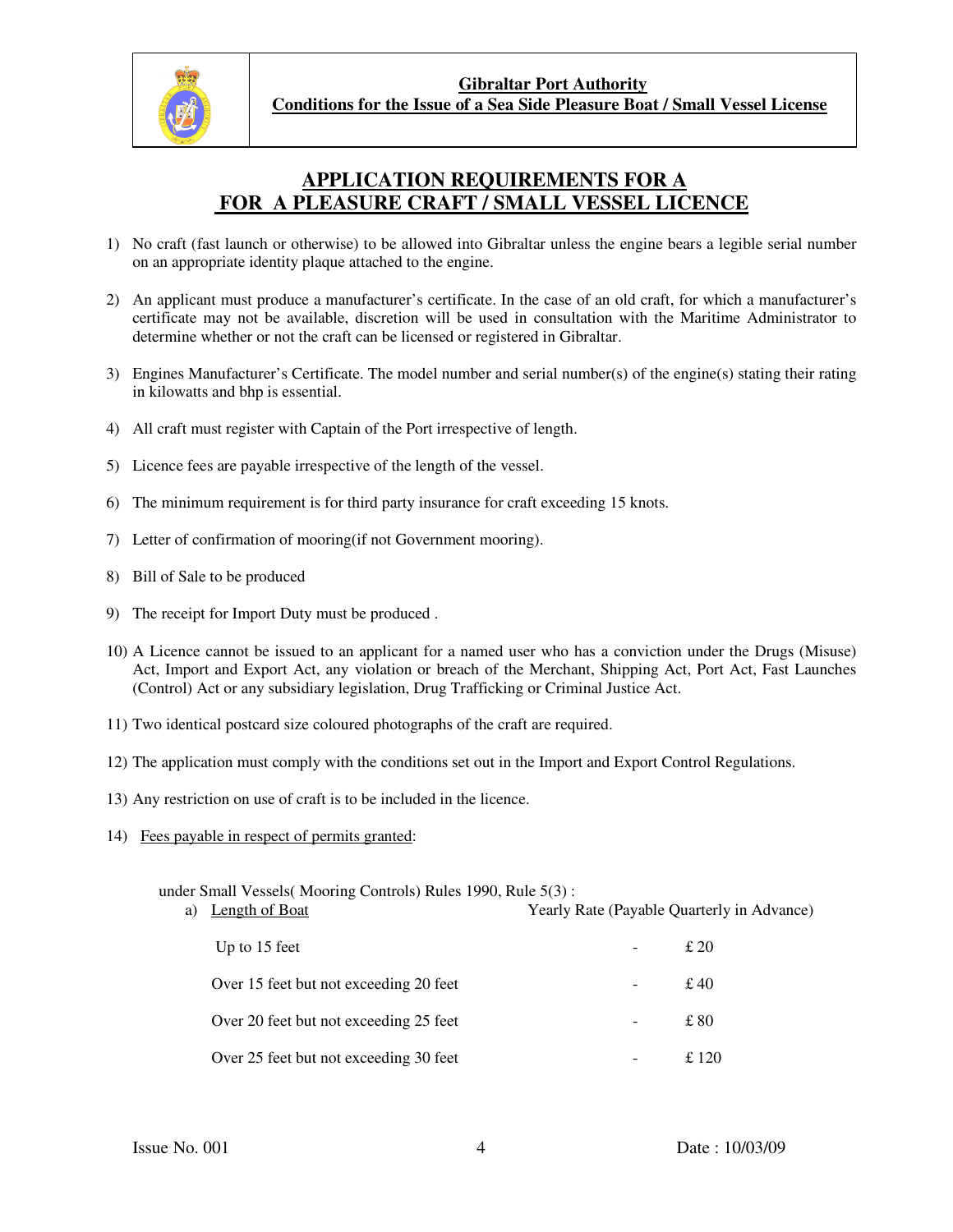

14) cont…

under Small Vessels( Mooring Controls) Rules 1990, Rule 15(3) :

| b) Length of Boat                      | Yearly Rate (Payable Quarterly in Advance) |               |
|----------------------------------------|--------------------------------------------|---------------|
| Over 30 feet but not exceeding 40 feet | Ξ.                                         | $\pounds$ 200 |
| Over 20 feet but not exceeding 50 feet | -                                          | £ 320         |
| Over 50 feet                           | -                                          | £480          |

- 15) If the Chief Executive of the Gibraltar Port Authority believes that any of the above conditions are not met to his satisfaction, he may suspend or withdraw a licence at any time
- 16) The owner of a Pleasure boat must abide by the Port Rules and the authority of the Captain of the Port
- 17) The Chief Executive of the Gibraltar Port Authority reserves the right to amend the conditions for issue of a Pleasure Boat Licence at any time.